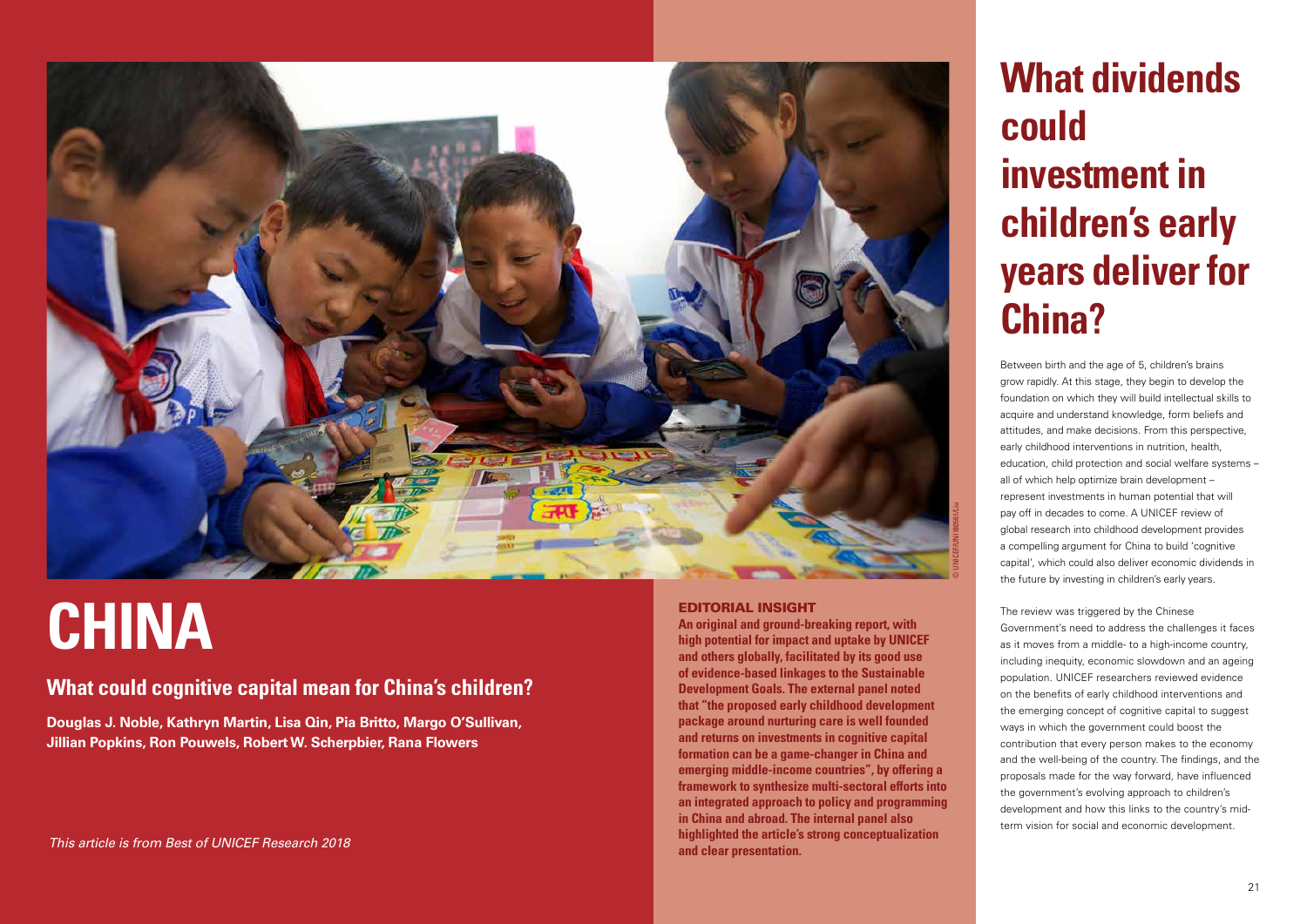#### HOW WAS THE RESEARCH DONE? **LITERATURE REVIEW**

The team reviewed research on childhood development spanning several decades. The aim was to explore the evidence base to support the hypothesis that brain development and individual performance could be optimized through a multidimensional approach that provides very young children with decent nutrition, health, education, child protection and social welfare. To ensure objectivity and scientific rigour, as well as to communicate the findings widely, the research was published in the peerreviewed journal *PsyCh* – the journal of the Institute of Psychology, Chinese Academy of Sciences.

#### **DEFINING COGNITIVE CAPITAL FOR THE CHINESE CONTEXT**

Once they had reviewed the research, the UNICEF team redefined cognitive capital in a way that could be usefully applied in China – describing it as "the equitable investment of resources in interventions that maximize optimal brain development in children, realize children's rights and contribute to future economic growth". This aligns with the country's approach to social and economic development. It also reiterates a point that UNICEF underscores: investment in children's early development must take a multidimensional approach, to provide an 'integrated framework' of adequate nutrition, health, education, child protection and social protection.

#### **IDENTIFYING GAPS IN INFORMATION**

Existing data on education and health financing in China show wide geographical variation and inequity, but there is a lack of research on the access, costs and impacts of good quality services in childhood, which are necessary for future economic growth. In other sectors, such as child protection, data are missing. The review team highlighted some of these gaps for future attention.

#### WHAT ARE THE FINDINGS AND WHAT DO THEY MEAN? **BENEFITS OF EARLY CHILDHOOD DEVELOPMENT INTERVENTIONS**

The review team focused on economic analyses undertaken by other research groups between 2007 and 2016. This provided evidence that the returns are highest in human capital (ranging from 7 per cent to 10 per cent) during the first three years of a child's life, when brain development is maximal.

Research has also shown that when disadvantaged children are supported by high-quality programmes between birth and age 5, the return on investment can be as high as 13 per cent. Researchers also noted that adults who benefited from comprehensive public nutrition initiatives when they were children earned around 11.3 per cent more than those who did not receive such interventions.

#### **THE ROLE OF SOCIAL PROTECTION PROGRAMMES**

Research into social protection programmes was also reviewed. The evidence gathered showed that such approaches lessen vulnerability in households, resulting in parents and caregivers being better able to nurture cognitive capital by, for example, educating children and keeping them healthy and well nourished (see Figure 1). This is particularly relevant to rural Chinese children (whose poor health and malnourishment can delay their cognitive and intellectual development) and to children left behind when their parents seek work away from home.

#### WHY WAS THE RESEARCH DONE? **PLANNING FOR THE FUTURE**

Another aim of the review was to bring together wideranging scientific evidence to support the benefits of such early positive interventions. Now that evidence has been gathered, the UNICEF approach is allowing teams to go beyond the concept and describe how early childhood interventions can ensure all children are reaching their developmental milestones, which is a foundation for healthier economies.

- 7.1 per cent of rural children are poor
- In 2014, rural children under 5 were more than twice as likely to die as urban children under 5
- In 2013, children's enrolment in three-year pre-primary schools stood at nearly 50 per cent in some provinces, despite rising to 67.5 per cent nationally

China has seen unprecedented growth in recent decades and today boasts the world's second-largest economy. Nevertheless, like many other countries it now faces the challenge to maintain growth targets and resolve entrenched inequalities, with children significantly affected, along with growing numbers of elderly dependants. UNICEF wanted to make the case that prioritizing investment in children was an essential policy priority for China to meet growth targets based on an increasingly productive workforce, in the context of high levels of labour dependency. Key to this is the cognitive capital accumulated by investing in human brain development. By nurturing children in their early years, governments can bank a range of cognitive assets (such as skills in systematically applied thought processes), which society can draw on and benefit from once these individuals grow up. Or to put it another way, well-fed and well-cared-for children grow up to be smarter and more productive members of society. Investing in brain development upholds child rights, and builds cognitive capital which could contribute to nation-building and future economic growth.

#### **A NARROW WINDOW OF OPPORTUNITY**

The idea that cognitive capital can most efficiently be developed in early childhood is related to the amazing spurt of development that a child's brain undergoes in the early years of life, when nerve cells (neurons) in the brain develop very rapidly. Moreover, the brain's development is so rapid in young children that it reaches 90 per cent of its final weight between the ages of 3 and 6 years.

*"Today, cognitive capital cements the foundations of the wealth of nations."*  M. Samson, 'Cognitive capital: Investing in children to generate sustainable growth', 2016

This means that the window of opportunity for optimizing brain development is fairly narrow and that children's early years have a profound impact on their future health and well-being, and in turn on a country's socio-economic development. Rapid early neural development also means that the right interventions at the right time can offset certain deprivations, such as those associated with poverty. Continued investment throughout childhood and adolescence can consolidate gains in the early years and may mitigate, or even rectify, the impact from earlier negative exposures.

#### **GATHERING EVIDENCE**

One reason UNICEF undertook this review was that the concept of cognitive capital had not yet been defined in a way that was useful in China. The UNICEF team therefore wanted to relate the concept to policies directing support and services for children in China. UNICEF focused on early childhood because as growth slows, and after decades of investment, the Government of China is increasingly interested in knowing where the biggest returns on public investment come from.

#### **HARNESSING THE FULL POTENTIAL OF CHILDREN IN CHINA MEANS TACKLING INEQUITIES**